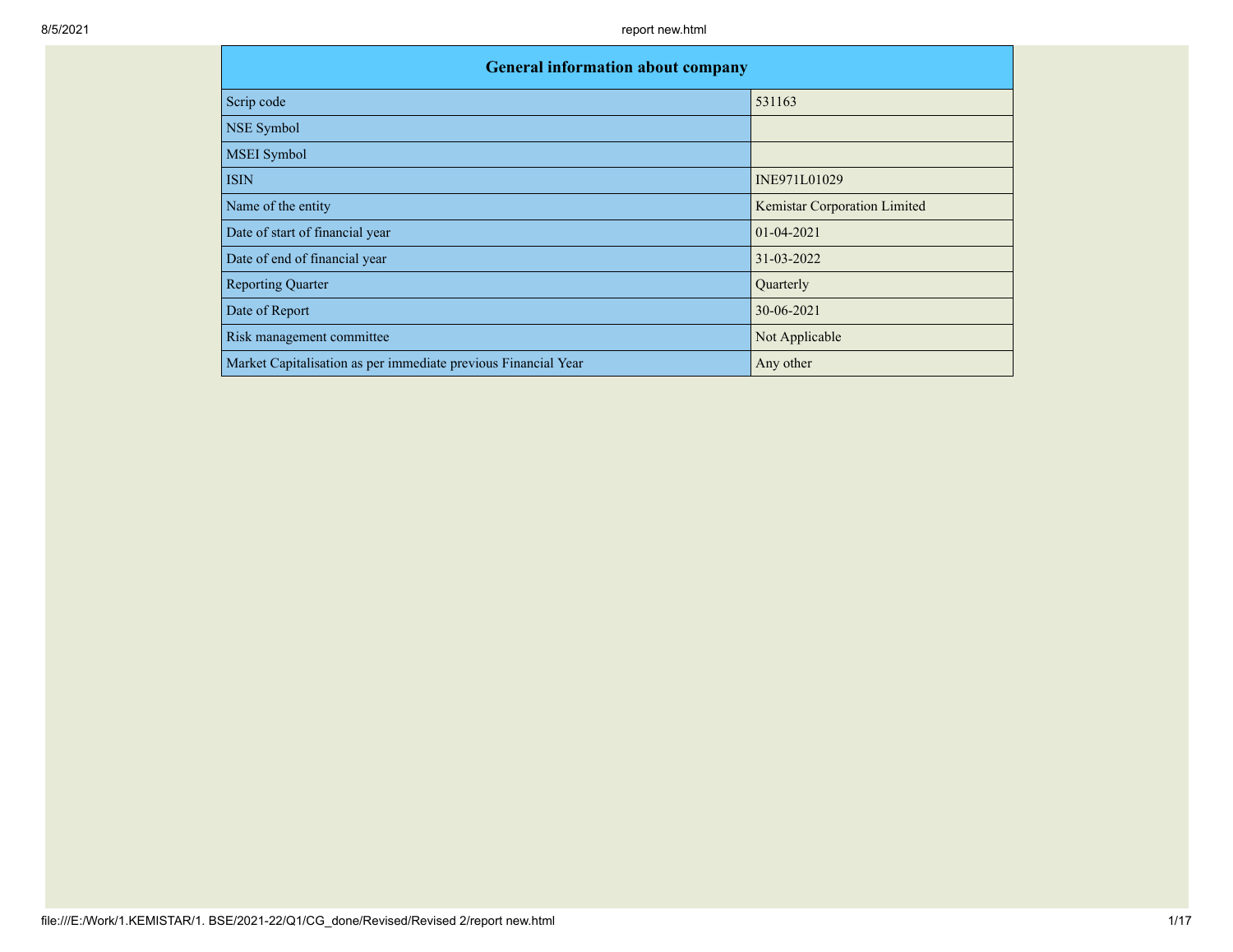|                                        |                                                                      |                    |            |                                                       |                            |                                 |                            |                                                                                                      | <b>Annexure I</b>                           |                                                    |                            |                      |                                            |                                                                                                                                                |                                                                                                                                                                             |                                                                                                                                                                          |                                                                                                                                                                                                            |                                      |
|----------------------------------------|----------------------------------------------------------------------|--------------------|------------|-------------------------------------------------------|----------------------------|---------------------------------|----------------------------|------------------------------------------------------------------------------------------------------|---------------------------------------------|----------------------------------------------------|----------------------------|----------------------|--------------------------------------------|------------------------------------------------------------------------------------------------------------------------------------------------|-----------------------------------------------------------------------------------------------------------------------------------------------------------------------------|--------------------------------------------------------------------------------------------------------------------------------------------------------------------------|------------------------------------------------------------------------------------------------------------------------------------------------------------------------------------------------------------|--------------------------------------|
|                                        |                                                                      |                    |            |                                                       |                            |                                 |                            | Annexure I to be submitted by listed entity on quarterly basis                                       |                                             |                                                    |                            |                      |                                            |                                                                                                                                                |                                                                                                                                                                             |                                                                                                                                                                          |                                                                                                                                                                                                            |                                      |
|                                        | <b>I. Composition of Board of Directors</b>                          |                    |            |                                                       |                            |                                 |                            |                                                                                                      |                                             |                                                    |                            |                      |                                            |                                                                                                                                                |                                                                                                                                                                             |                                                                                                                                                                          |                                                                                                                                                                                                            |                                      |
|                                        | Disclosure of notes on composition of board of directors explanatory |                    |            |                                                       |                            |                                 |                            |                                                                                                      |                                             |                                                    |                            |                      |                                            |                                                                                                                                                |                                                                                                                                                                             |                                                                                                                                                                          |                                                                                                                                                                                                            |                                      |
|                                        |                                                                      |                    |            |                                                       |                            |                                 |                            |                                                                                                      |                                             | Wether the listed entity has a Regular Chairperson |                            |                      | Yes                                        |                                                                                                                                                |                                                                                                                                                                             |                                                                                                                                                                          |                                                                                                                                                                                                            |                                      |
|                                        |                                                                      |                    |            |                                                       |                            |                                 |                            |                                                                                                      |                                             | Whether Chairperson is related to MD or CEO        |                            |                      | Yes                                        |                                                                                                                                                |                                                                                                                                                                             |                                                                                                                                                                          |                                                                                                                                                                                                            |                                      |
| itle<br>Mr<br>$\mathbf{I}(\mathbf{s})$ | Name of the<br>Director                                              | PAN                | <b>DIN</b> | Category 1<br>of directors                            | Category 2<br>of directors | Category<br>$3$ of<br>directors | Date<br>of<br><b>Birth</b> | Whether<br>special<br>resolution<br>passed?<br>[Refer Reg.<br>$17(1A)$ of<br>Listing<br>Regulations] | Date of<br>passing<br>special<br>resolution | <b>Initial Date</b><br>of<br>appointment           | Date of Re-<br>appointment | Date of<br>cessation | Tenure<br>of<br>director<br>(in<br>months) | No of<br>Directorship<br>in listed<br>entities<br>including<br>this listed<br>entity (Refer<br>Regulation<br>17A of<br>Listing<br>Regulations) | No of<br>Independent<br>Directorship<br>in listed<br>entities<br>including<br>this listed<br>entity<br>(Refer<br>Regulation<br>$17A(1)$ of<br>Listing<br><b>Regulations</b> | Number of<br>memberships<br>in Audit/<br>Stakeholder<br>Committee(s)<br>including this<br>listed entity<br>(Refer<br>Regulation<br>$26(1)$ of<br>Listing<br>Regulations) | No of post<br>of<br>Chairperson<br>in Audit/<br>Stakeholder<br>Committee<br>neld in listed<br>entities<br>including<br>this listed<br>entity (Refer<br>Regulation<br>$26(1)$ of<br>Listing<br>Regulations) | Notes for<br>not<br>providing<br>PAN |
| [r                                     | <b>KETANKUMAR</b><br><b>PATEL</b>                                    | AFJPP0418F         | 01157786   | Executive<br>Director                                 | Chairperson MD             |                                 | $04 -$<br>$11-$<br>1974    | $\rm NA$                                                                                             |                                             | 30-09-2011                                         | 11-01-2019                 |                      | 60                                         |                                                                                                                                                | $\Omega$                                                                                                                                                                    |                                                                                                                                                                          | $\mathbf{0}$                                                                                                                                                                                               |                                      |
| [r                                     | MAHESHKUMAR<br><b>BALDHA</b>                                         | ANQPB6174M 0654244 |            | Non-<br>Executive -<br>Independent<br>Director        | Not<br>Applicable          |                                 | $01 -$<br>$06 -$<br>1975   | <b>NA</b>                                                                                            |                                             | 24-08-2018                                         |                            |                      | 60                                         |                                                                                                                                                |                                                                                                                                                                             | $\overline{0}$                                                                                                                                                           | 2                                                                                                                                                                                                          |                                      |
| [r                                     | <b>HRISHIKESH</b><br><b>DIPAKBHAI</b><br><b>RAKHOLIA</b>             | CDSPR2211P         | 08699877   | Non-<br>Executive -<br>Non<br>Independent<br>Director | Not<br>Applicable          |                                 | $24 -$<br>$10-$<br>1997    | <b>NA</b>                                                                                            |                                             | 14-02-2020                                         |                            |                      | 60                                         |                                                                                                                                                | $\Omega$                                                                                                                                                                    | $\overline{2}$                                                                                                                                                           | $\Omega$                                                                                                                                                                                                   |                                      |
| [s                                     | <b>FALGUNI PATEL</b>                                                 | FTHPP5394F         | 08781512   | Non-<br>Executive -<br>Independent<br>Director        | Not<br>Applicable          |                                 | $28 -$<br>$08 -$<br>1979   | NA                                                                                                   |                                             | 06-07-2020                                         |                            |                      | 60                                         |                                                                                                                                                |                                                                                                                                                                             | $\overline{2}$                                                                                                                                                           | $\overline{0}$                                                                                                                                                                                             |                                      |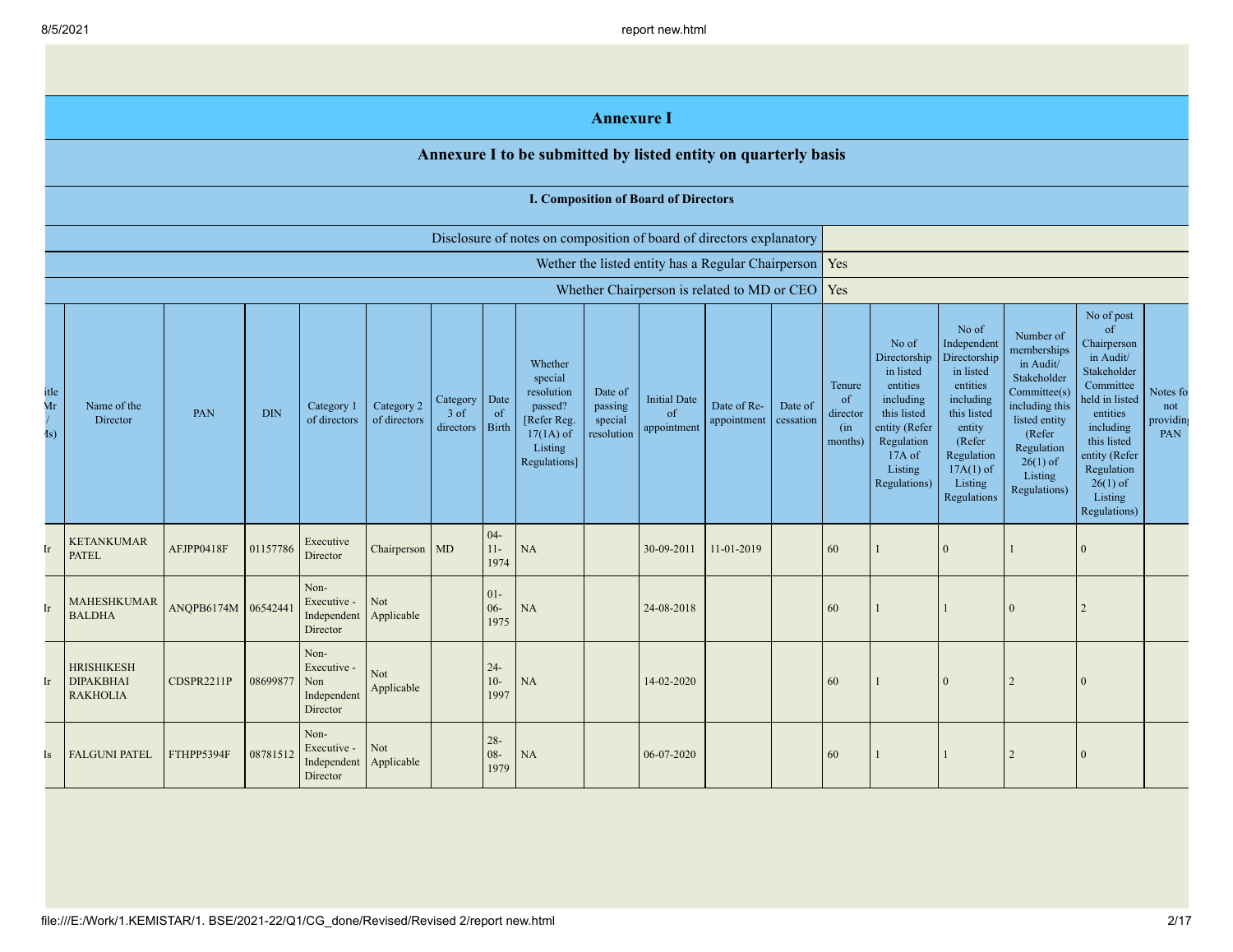| <b>Annexure 1</b>                                                                            |  |  |  |  |
|----------------------------------------------------------------------------------------------|--|--|--|--|
| <b>II. Composition of Committees</b>                                                         |  |  |  |  |
| Disclosure of notes on composition of committees explanatory $\Gamma$ Textual Information(1) |  |  |  |  |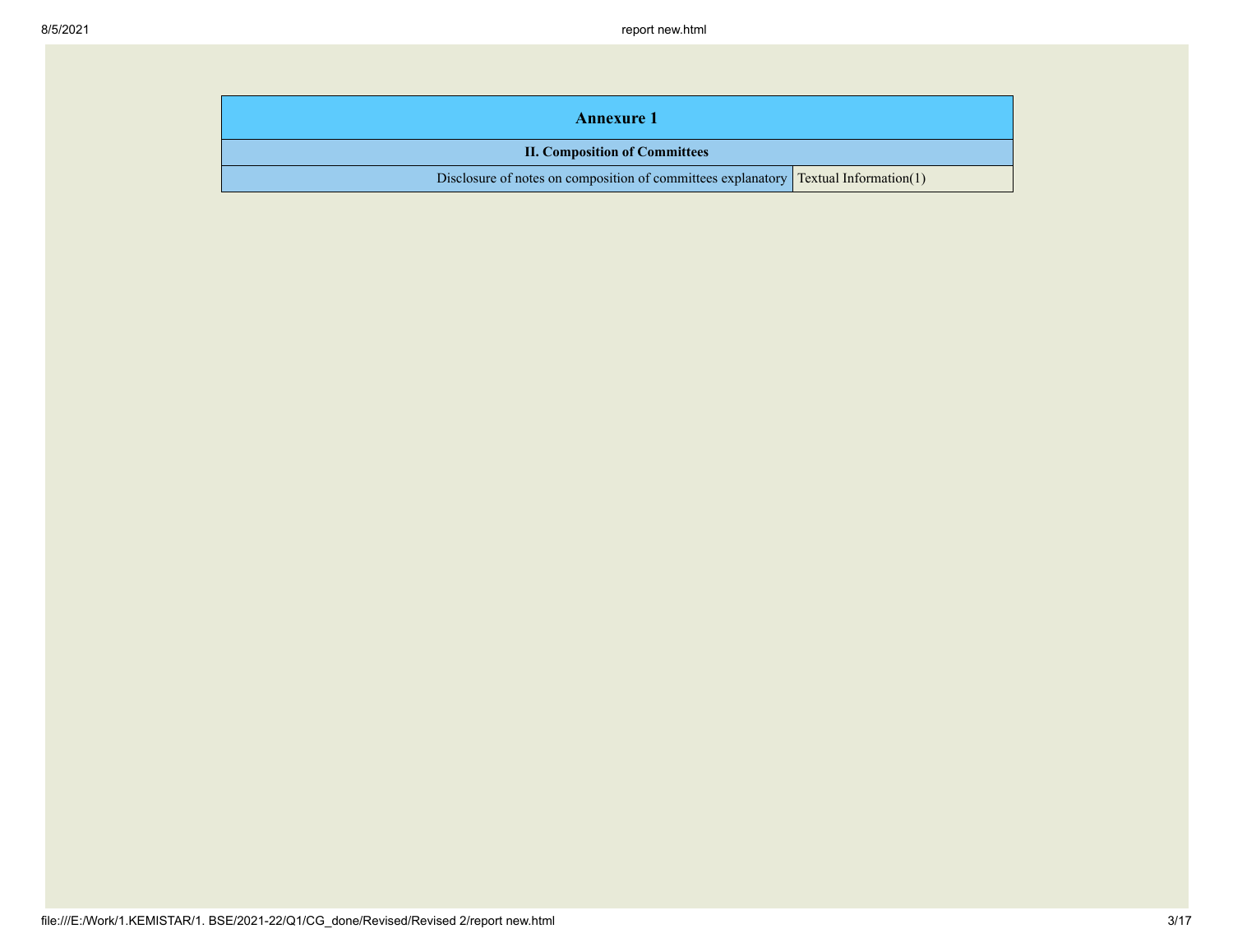|                               | <b>Annexure 1 Text Block</b>                                                                                        |
|-------------------------------|---------------------------------------------------------------------------------------------------------------------|
| <b>Textual Information(1)</b> | Due to technical error, we have selected option "NO" in quorom met in the Annexure-1, Meeting of<br>Committee (SRC) |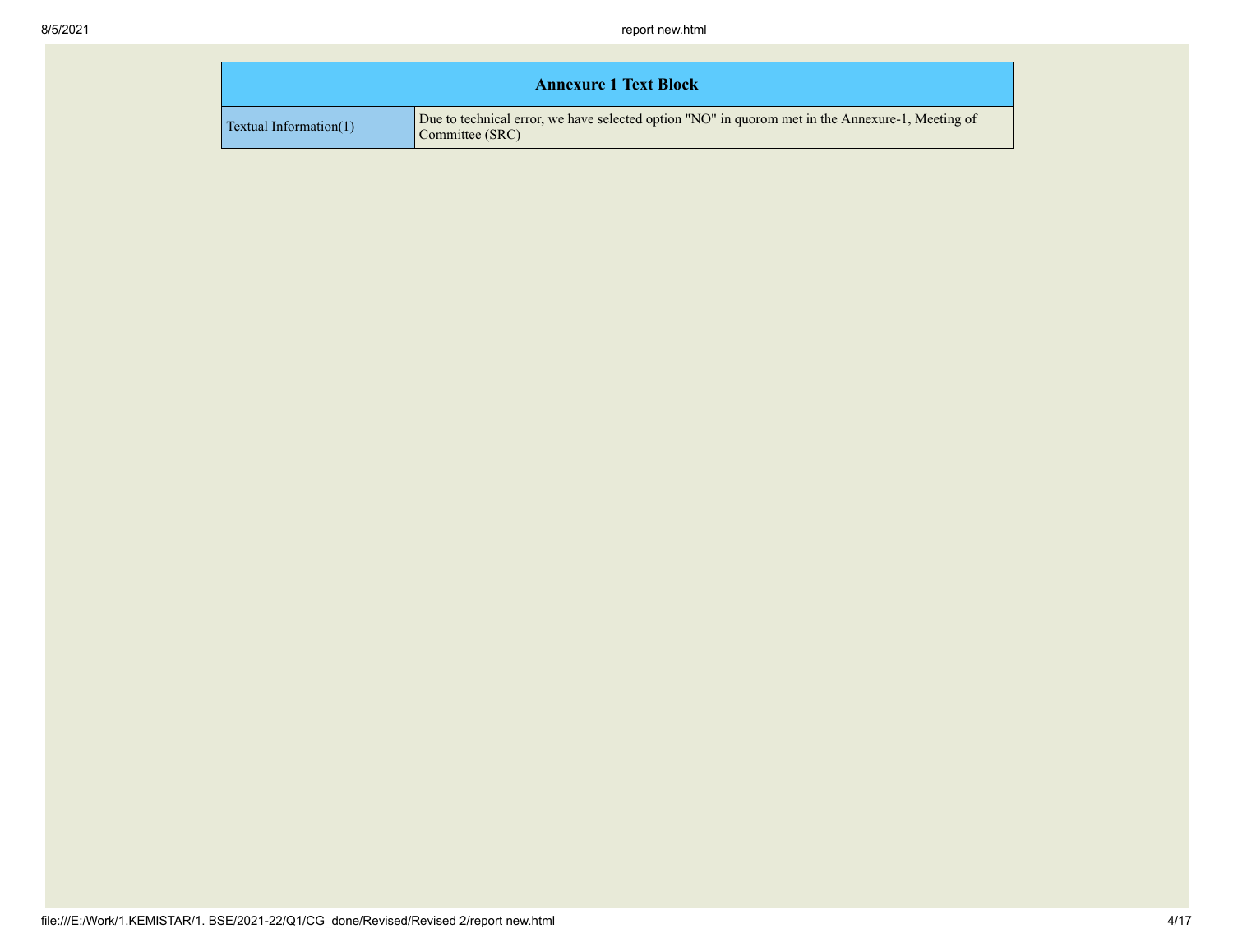|                | <b>Audit Committee Details</b> |                                                         |                                                       |                            |                        |                      |         |
|----------------|--------------------------------|---------------------------------------------------------|-------------------------------------------------------|----------------------------|------------------------|----------------------|---------|
|                |                                |                                                         | Whether the Audit Committee has a Regular Chairperson |                            | Yes                    |                      |         |
| <b>Sr</b>      | <b>DIN</b><br><b>Number</b>    | Name of Committee<br>Category 1 of directors<br>members |                                                       | Category 2 of<br>directors | Date of<br>Appointment | Date of<br>Cessation | Remarks |
|                | 06542441                       | <b>MAHESHKUMAR</b><br><b>BALDHA</b>                     | Non-Executive - Independent<br>Director               | Chairperson                | $06-02-2019$           |                      |         |
| $\overline{2}$ | 01157786                       | <b>KETANKUMAR</b><br><b>PATEL</b>                       | <b>Executive Director</b>                             | Member                     | $06-02-2019$           |                      |         |
|                |                                | 08781512   FALGUNI PATEL                                | Non-Executive - Independent<br>Director               | Member                     | $06-07-2020$           |                      |         |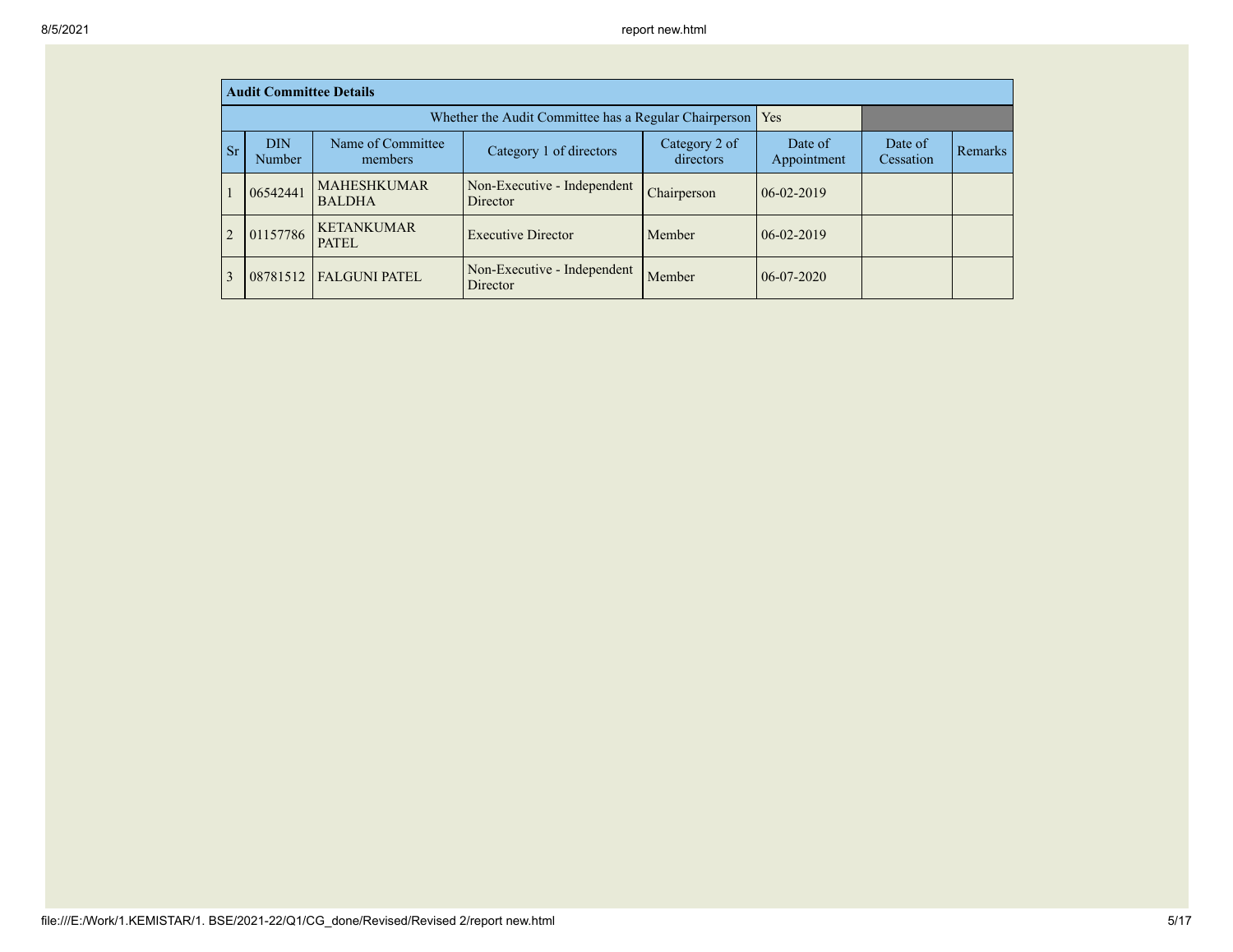|                |                                                   | Nomination and remuneration committee   |                                                                                   |                            |                        |                      |         |
|----------------|---------------------------------------------------|-----------------------------------------|-----------------------------------------------------------------------------------|----------------------------|------------------------|----------------------|---------|
|                |                                                   |                                         | Whether the Nomination and remuneration committee has a Regular Chairperson   Yes |                            |                        |                      |         |
| <b>Sr</b>      | <b>DIN</b><br>Name of Committee members<br>Number |                                         | Category 1 of directors                                                           | Category 2 of<br>directors | Date of<br>Appointment | Date of<br>Cessation | Remarks |
|                | 06542441                                          | <b>MAHESHKUMAR</b><br><b>BALDHA</b>     | Non-Executive - Independent<br>Director                                           | Chairperson                | $127 - 04 - 2018$      |                      |         |
| $\overline{2}$ |                                                   | 08781512 FALGUNI PATEL                  | Non-Executive - Independent<br>Director                                           | Member                     | $06-07-2020$           |                      |         |
|                | 08699877                                          | HRISHIKESH DIPAKBHAI<br><b>RAKHOLIA</b> | Non-Executive - Non<br><b>Independent Director</b>                                | Member                     | $14 - 02 - 2020$       |                      |         |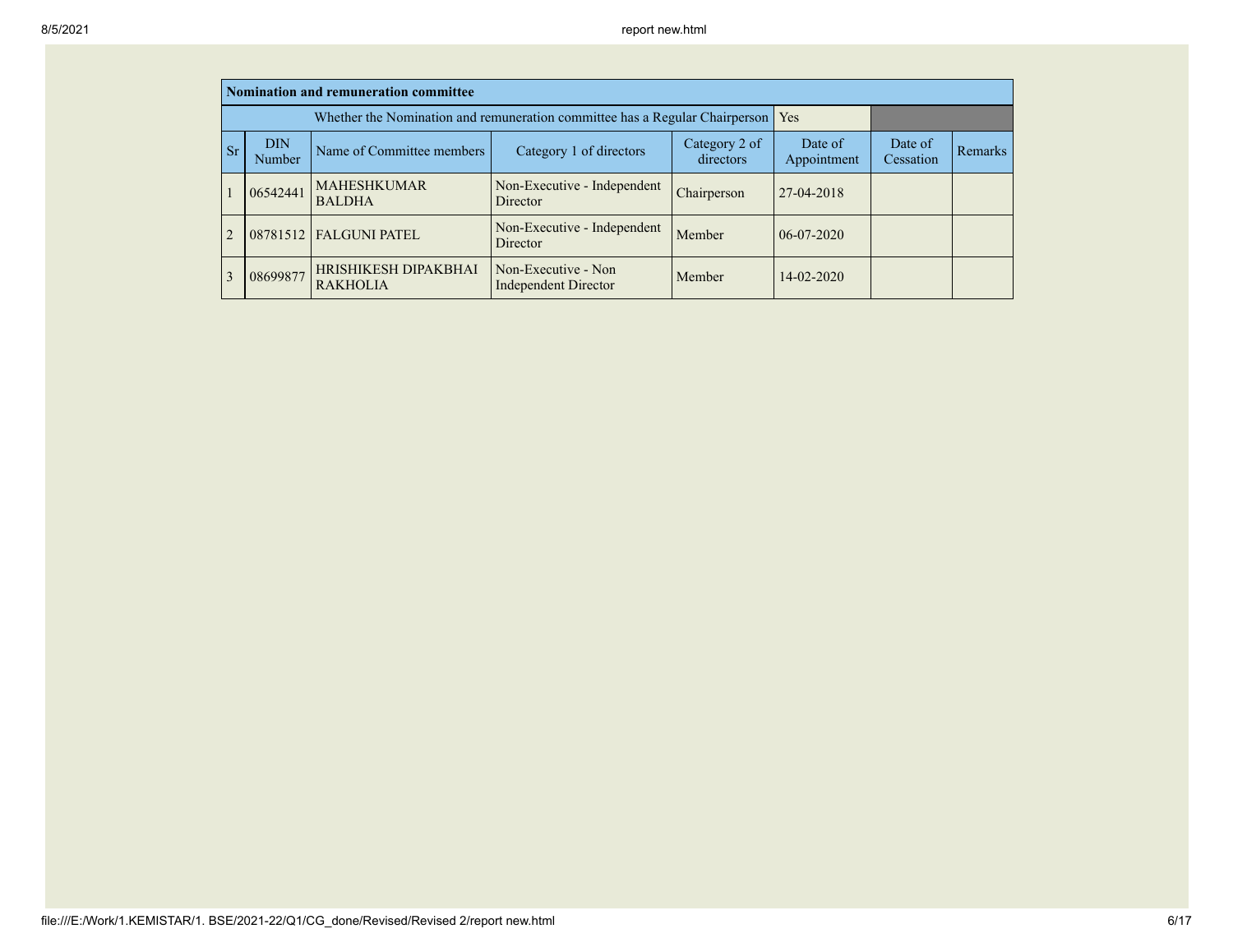|               |                                                                              | <b>Stakeholders Relationship Committee</b> |                                                                                 |                        |                      |         |  |
|---------------|------------------------------------------------------------------------------|--------------------------------------------|---------------------------------------------------------------------------------|------------------------|----------------------|---------|--|
|               |                                                                              |                                            | Whether the Stakeholders Relationship Committee has a Regular Chairperson   Yes |                        |                      |         |  |
| <sub>Sr</sub> | <b>DIN</b><br>Name of Committee members<br>Category 1 of directors<br>Number |                                            | Category 2 of<br>directors                                                      | Date of<br>Appointment | Date of<br>Cessation | Remarks |  |
|               | 06542441                                                                     | <b>MAHESHKUMAR</b><br><b>BALDHA</b>        | Non-Executive - Independent<br>Director                                         | Chairperson            | 12-08-2019           |         |  |
|               |                                                                              | 08781512   FALGUNI PATEL                   | Non-Executive - Independent<br>Director                                         | Member                 | $06-07-2020$         |         |  |
|               | 08699877                                                                     | HRISHIKESH DIPAKBHAI<br><b>RAKHOLIA</b>    | Non-Executive - Non<br><b>Independent Director</b>                              | Member                 | $14 - 02 - 2020$     |         |  |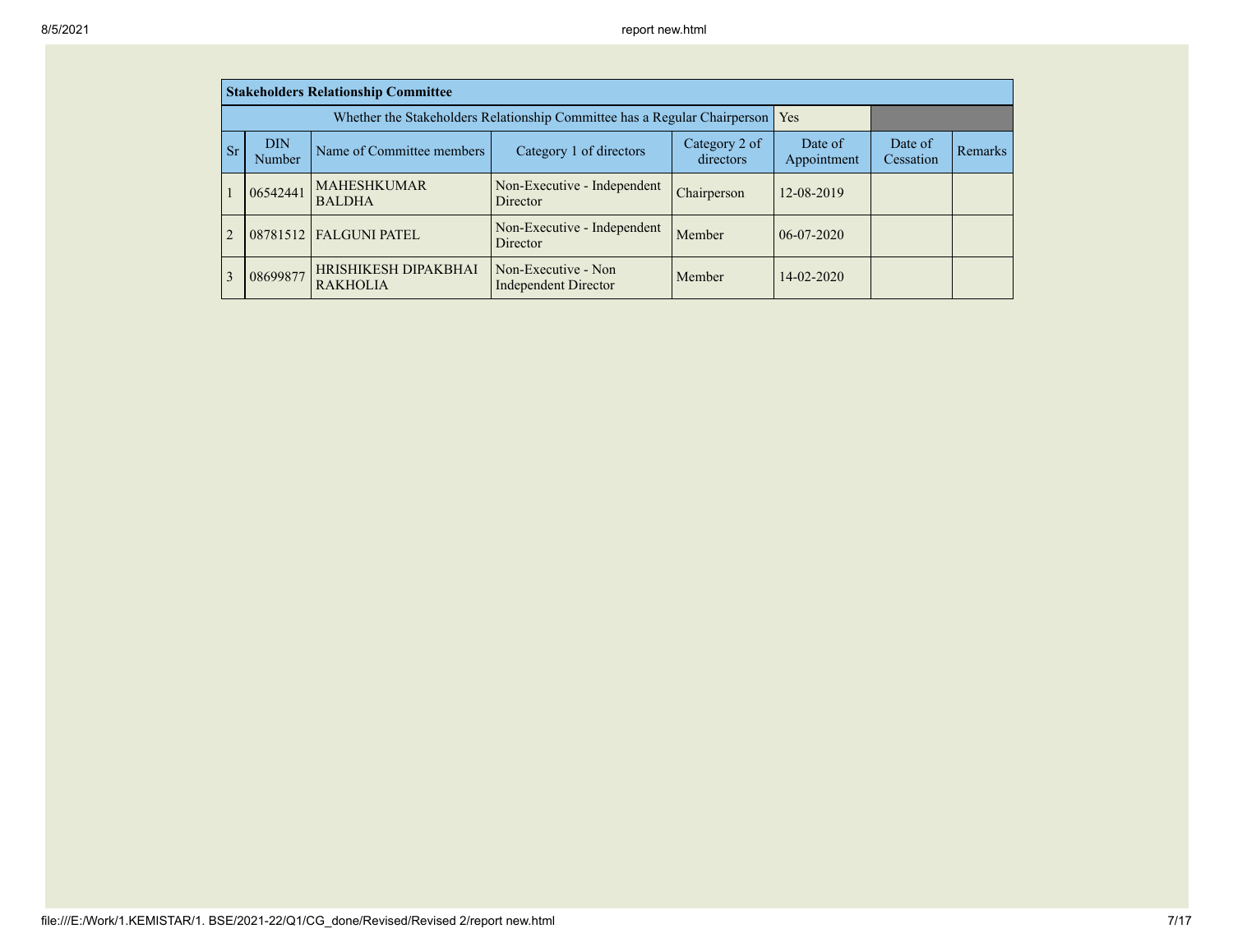|      | <b>Risk Management Committee</b> |                                                                 |                            |                            |                        |                      |                |  |  |  |  |
|------|----------------------------------|-----------------------------------------------------------------|----------------------------|----------------------------|------------------------|----------------------|----------------|--|--|--|--|
|      |                                  | Whether the Risk Management Committee has a Regular Chairperson |                            |                            |                        |                      |                |  |  |  |  |
| l Sr | <b>DIN</b><br>Number             | Name of Committee<br>members                                    | Category 1 of<br>directors | Category 2 of<br>directors | Date of<br>Appointment | Date of<br>Cessation | <b>Remarks</b> |  |  |  |  |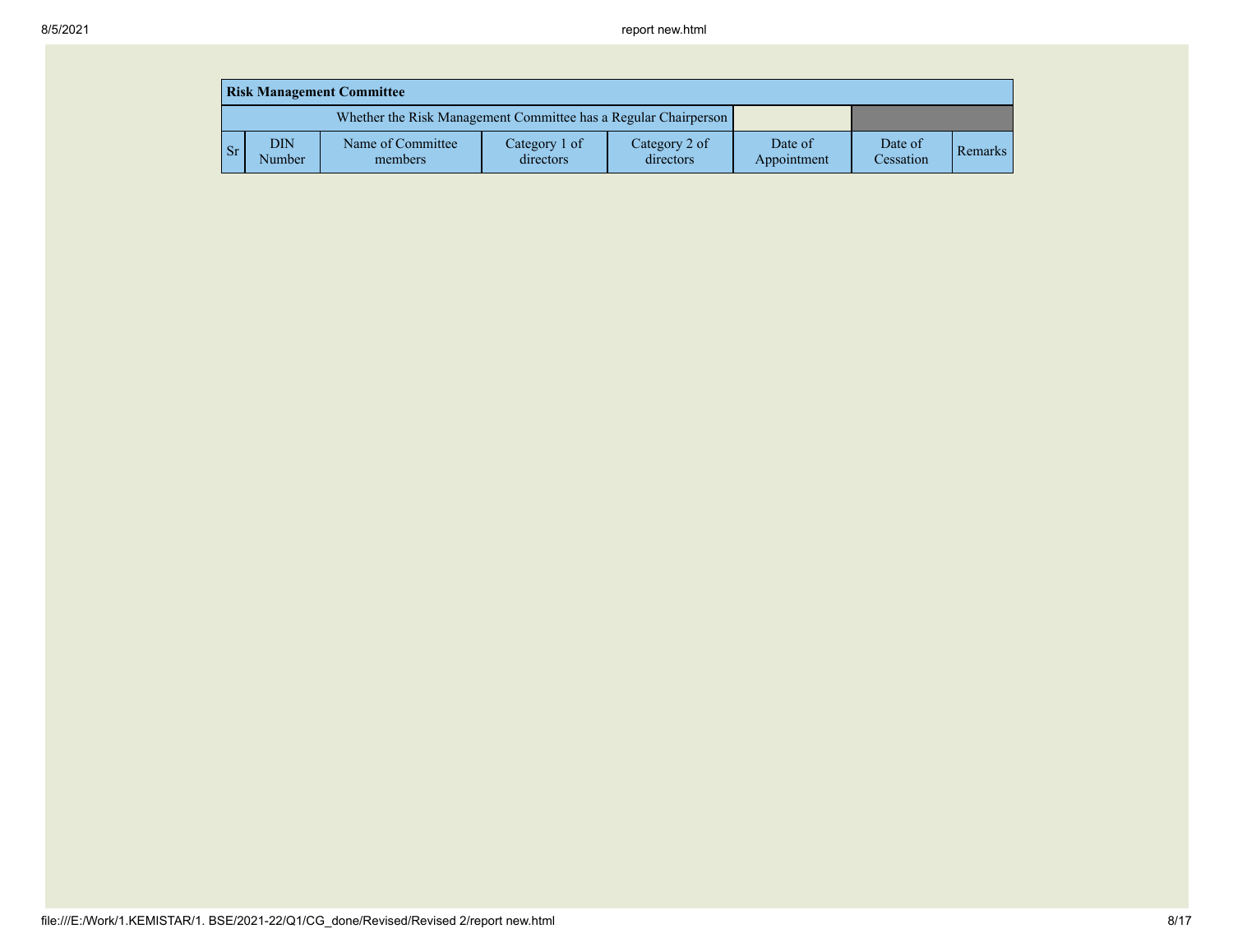|            | <b>Corporate Social Responsibility Committee</b> |                                                                                 |                            |                            |                        |                      |                |  |  |  |  |
|------------|--------------------------------------------------|---------------------------------------------------------------------------------|----------------------------|----------------------------|------------------------|----------------------|----------------|--|--|--|--|
|            |                                                  | Whether the Corporate Social Responsibility Committee has a Regular Chairperson |                            |                            |                        |                      |                |  |  |  |  |
| $\vert$ Sr | DIN<br>Number                                    | Name of Committee<br>members                                                    | Category 1 of<br>directors | Category 2 of<br>directors | Date of<br>Appointment | Date of<br>Cessation | <b>Remarks</b> |  |  |  |  |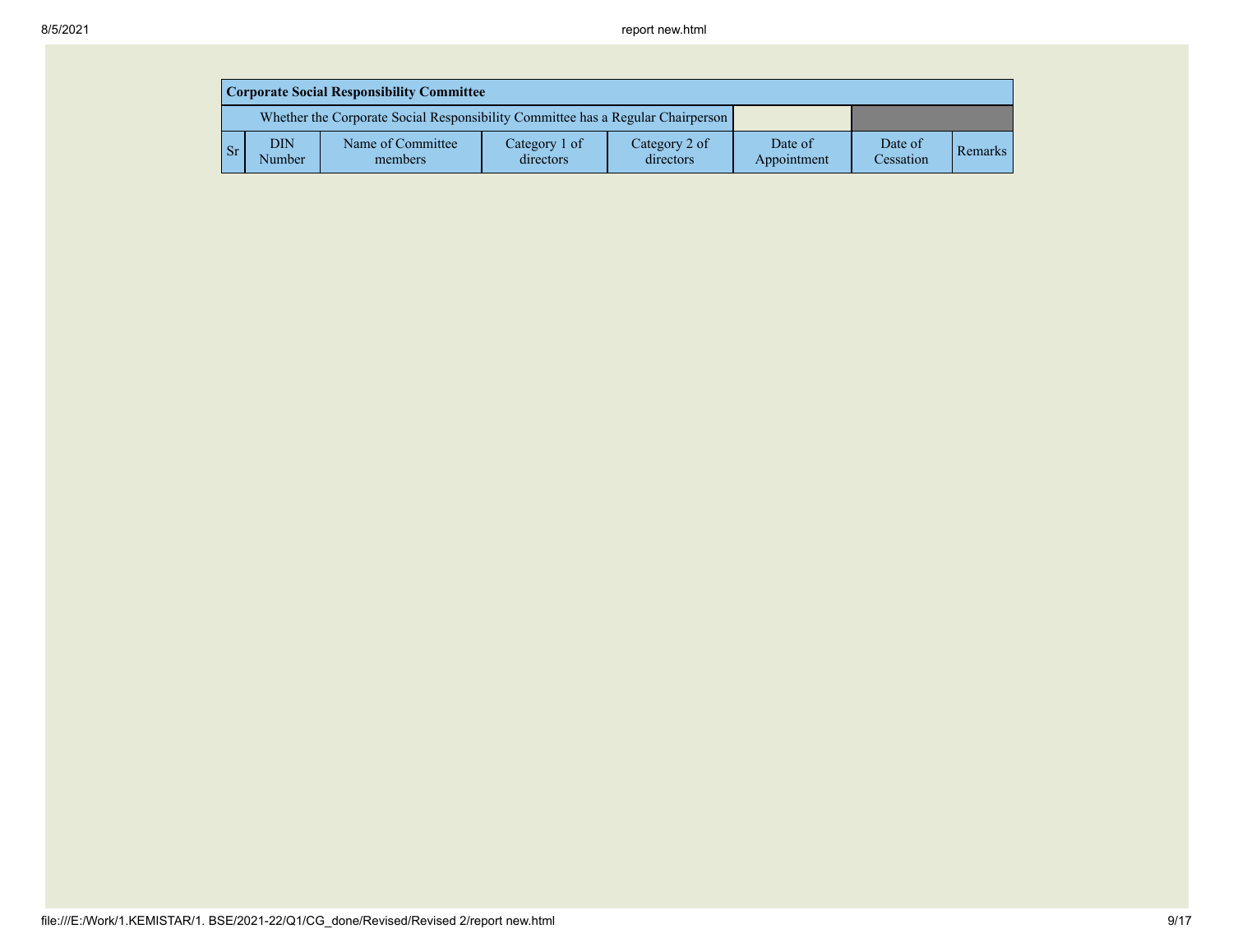| <b>Other Committee</b> |                                                                                                                         |  |  |  |  |  |  |  |  |
|------------------------|-------------------------------------------------------------------------------------------------------------------------|--|--|--|--|--|--|--|--|
|                        | Sr DIN Number Name of Committee members Name of other committee Category 1 of directors Category 2 of directors Remarks |  |  |  |  |  |  |  |  |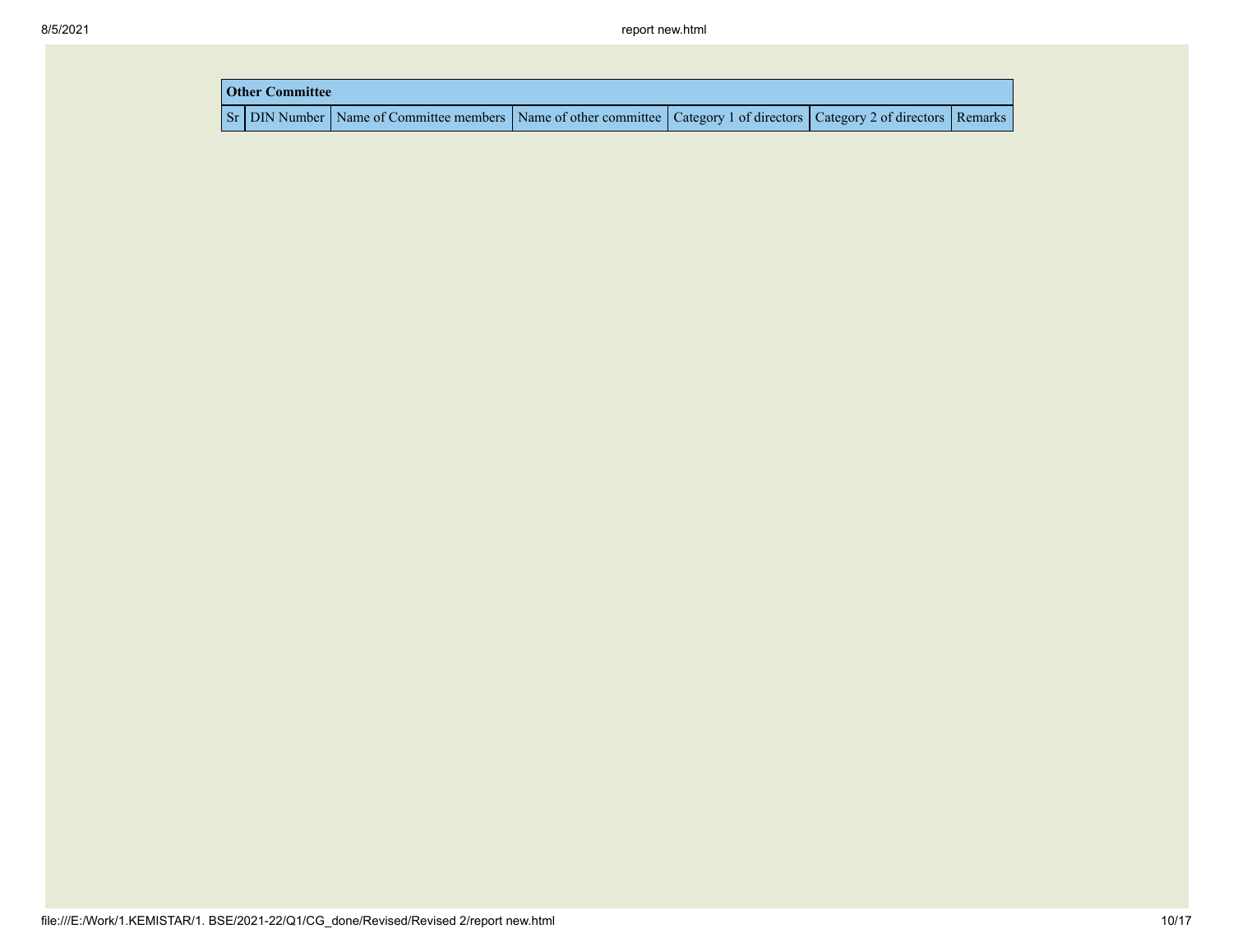|                | <b>Annexure 1</b>                                             |                                                             |                                                                   |                                       |                                                     |                                           |                                                           |  |  |  |  |
|----------------|---------------------------------------------------------------|-------------------------------------------------------------|-------------------------------------------------------------------|---------------------------------------|-----------------------------------------------------|-------------------------------------------|-----------------------------------------------------------|--|--|--|--|
|                | <b>Annexure 1</b>                                             |                                                             |                                                                   |                                       |                                                     |                                           |                                                           |  |  |  |  |
|                | <b>III. Meeting of Board of Directors</b>                     |                                                             |                                                                   |                                       |                                                     |                                           |                                                           |  |  |  |  |
|                | Disclosure of notes on meeting of board of                    | directors explanatory                                       |                                                                   |                                       |                                                     |                                           |                                                           |  |  |  |  |
| <b>Sr</b>      | $Date(s)$ of meeting<br>$(if any)$ in the<br>previous quarter | Date(s) of<br>meeting (if any)<br>in the current<br>quarter | Maximum gap between<br>any two consecutive (in<br>number of days) | Notes for<br>not<br>providing<br>Date | Whether<br>requirement of<br>Quorum met<br>(Yes/No) | Number of<br><b>Directors</b><br>present* | No. of Independent<br>Directors attending<br>the meeting* |  |  |  |  |
|                | 13-02-2021                                                    |                                                             |                                                                   |                                       | Yes                                                 | 4                                         |                                                           |  |  |  |  |
| $\overline{2}$ |                                                               | 03-05-2021                                                  | 78                                                                |                                       | Yes                                                 | $\overline{4}$                            |                                                           |  |  |  |  |
| $\overline{3}$ |                                                               | 25-06-2021                                                  | 52                                                                |                                       | Yes                                                 | 4                                         |                                                           |  |  |  |  |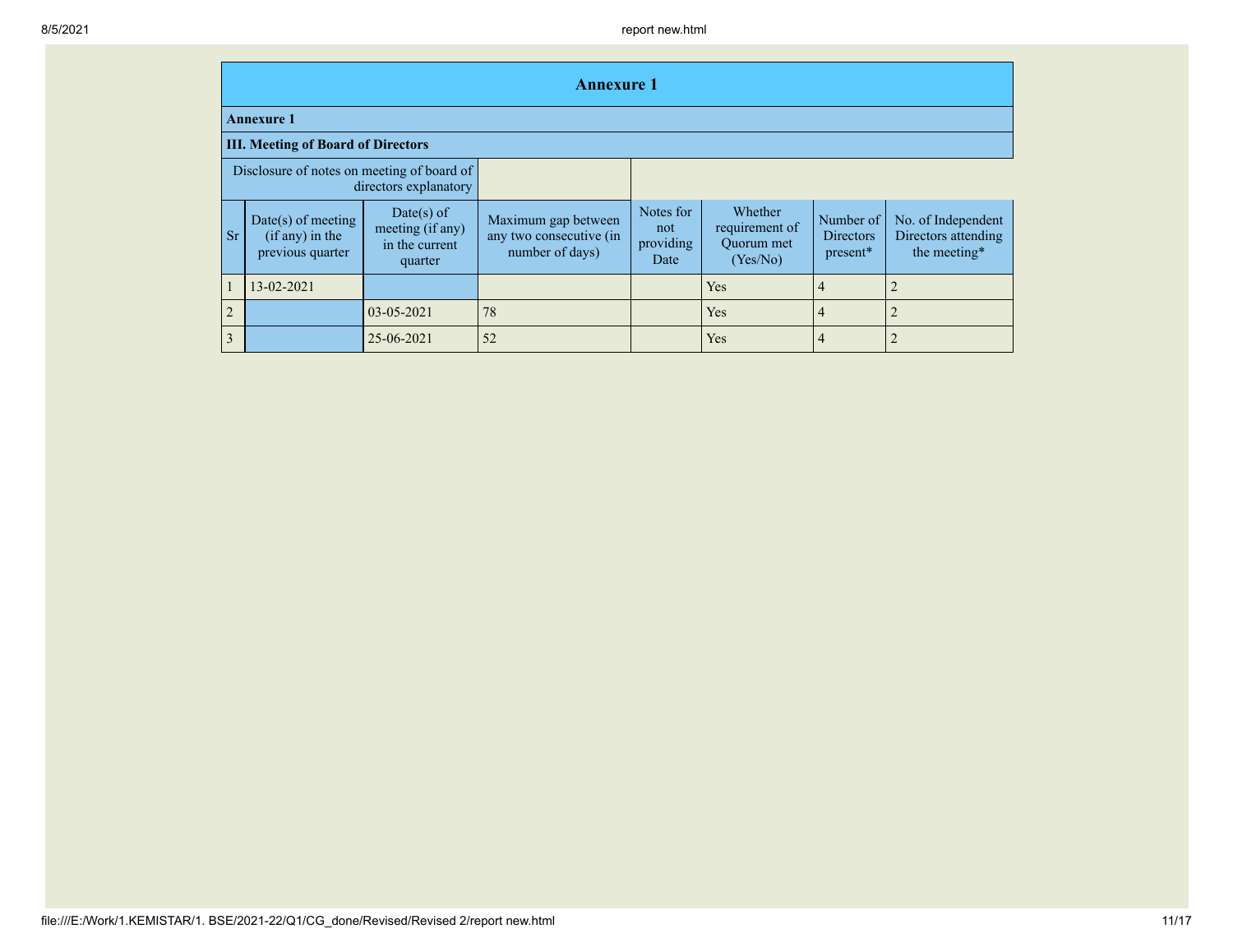|                | <b>Annexure 1</b>                                |                                                                                                            |                                                                      |                               |                                       |                                                        |                                                      |                                                                        |  |  |  |
|----------------|--------------------------------------------------|------------------------------------------------------------------------------------------------------------|----------------------------------------------------------------------|-------------------------------|---------------------------------------|--------------------------------------------------------|------------------------------------------------------|------------------------------------------------------------------------|--|--|--|
|                | <b>IV. Meeting of Committees</b>                 |                                                                                                            |                                                                      |                               |                                       |                                                        |                                                      |                                                                        |  |  |  |
|                |                                                  |                                                                                                            | Disclosure of notes on meeting of committees explanatory             |                               |                                       |                                                        |                                                      |                                                                        |  |  |  |
| <b>Sr</b>      | Name of<br>Committee                             | $Date(s)$ of meeting (Enter<br>dates of Previous quarter and<br>Current quarter in<br>chronological order) | Maximum gap<br>between any two<br>consecutive (in<br>number of days) | Name of<br>other<br>committee | Reson for<br>not<br>providing<br>date | Whether<br>requirement<br>of Quorum<br>met<br>(Yes/No) | Number<br>$\sigma$ f<br><b>Directors</b><br>present* | No. of<br>Independent<br><b>Directors</b><br>attending the<br>meeting* |  |  |  |
| $\mathbf{1}$   | Audit<br>Committee                               | 13-02-2021                                                                                                 |                                                                      |                               |                                       | Yes                                                    | 3                                                    | $\overline{2}$                                                         |  |  |  |
| $\overline{2}$ | Audit<br>Committee                               | 25-06-2021                                                                                                 | 131                                                                  |                               |                                       | Yes                                                    | 3                                                    | $\overline{2}$                                                         |  |  |  |
| $\overline{3}$ | Nomination<br>and<br>remuneration<br>committee   | 13-02-2021                                                                                                 |                                                                      |                               |                                       | Yes                                                    | 3                                                    | $\overline{2}$                                                         |  |  |  |
| $\overline{4}$ | Nomination<br>and<br>remuneration<br>committee   | 24-06-2021                                                                                                 | 130                                                                  |                               |                                       | Yes                                                    | 3                                                    | $\overline{2}$                                                         |  |  |  |
| 5              | Stakeholders<br>Relationship<br>Committee        | 04-07-2020                                                                                                 |                                                                      |                               |                                       | N <sub>o</sub>                                         | $\overline{2}$                                       |                                                                        |  |  |  |
| 6              | <b>Stakeholders</b><br>Relationship<br>Committee | 03-05-2021                                                                                                 | 302                                                                  |                               |                                       | Yes                                                    | 3                                                    | $\overline{2}$                                                         |  |  |  |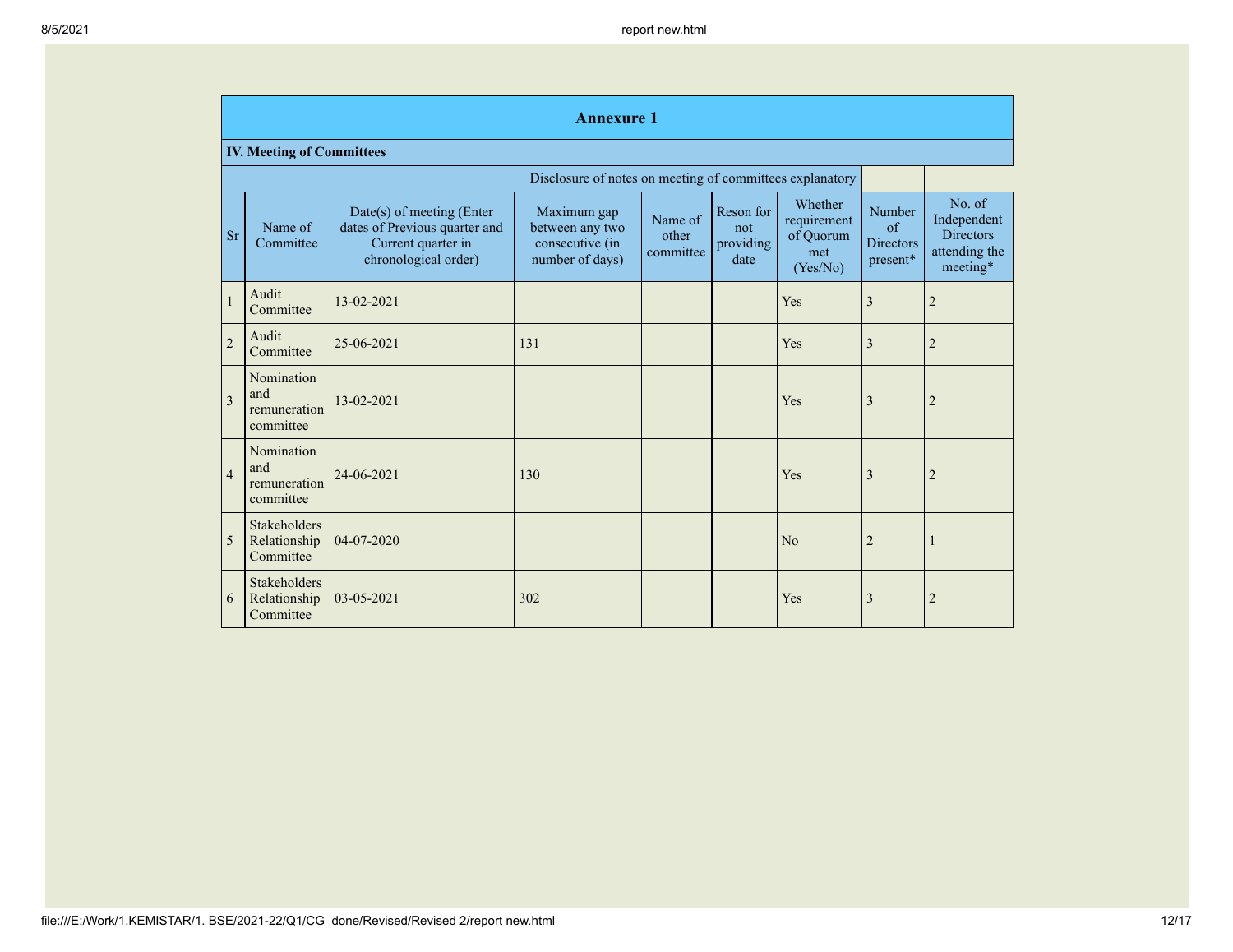|                               | <b>Annexure 1</b>                                                                                         |                                  |                                                                    |  |  |  |
|-------------------------------|-----------------------------------------------------------------------------------------------------------|----------------------------------|--------------------------------------------------------------------|--|--|--|
| V. Related Party Transactions |                                                                                                           |                                  |                                                                    |  |  |  |
| Sr                            | Subject                                                                                                   | Compliance status<br>(Yes/No/NA) | If status is "No" details of non-<br>compliance may be given here. |  |  |  |
|                               | Whether prior approval of audit committee obtained                                                        | Yes                              |                                                                    |  |  |  |
| $\overline{2}$                | Whether shareholder approval obtained for material RPT                                                    | <b>NA</b>                        |                                                                    |  |  |  |
| 3                             | Whether details of RPT entered into pursuant to omnibus approval<br>have been reviewed by Audit Committee | Yes                              |                                                                    |  |  |  |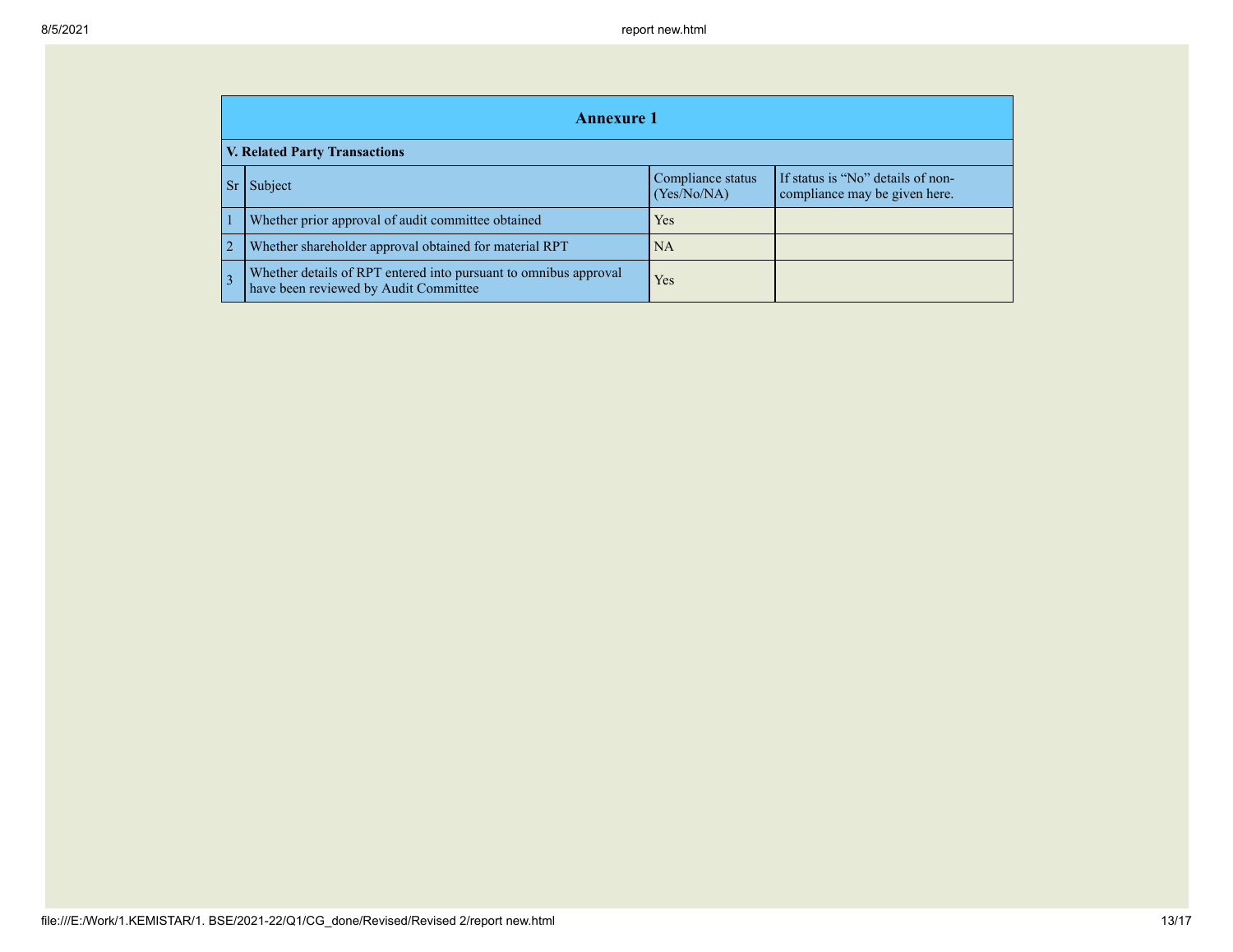| <b>Annexure 1</b>       |                                                                                                                                                                                                                 |                               |  |  |
|-------------------------|-----------------------------------------------------------------------------------------------------------------------------------------------------------------------------------------------------------------|-------------------------------|--|--|
| <b>VI. Affirmations</b> |                                                                                                                                                                                                                 |                               |  |  |
| <b>Sr</b>               | Subject                                                                                                                                                                                                         | Compliance<br>status (Yes/No) |  |  |
|                         | The composition of Board of Directors is in terms of SEBI (Listing obligations and disclosure requirements)<br>Regulations, 2015                                                                                | Yes                           |  |  |
| $\overline{2}$          | The composition of the following committees is in terms of SEBI(Listing obligations and disclosure requirements)<br>Regulations, 2015 a. Audit Committee                                                        | Yes                           |  |  |
| 3                       | The composition of the following committees is in terms of SEBI(Listing obligations and disclosure requirements)<br>Regulations, 2015. b. Nomination & remuneration committee                                   | Yes                           |  |  |
| $\overline{4}$          | The composition of the following committees is in terms of SEBI(Listing obligations and disclosure requirements)<br>Regulations, 2015. c. Stakeholders relationship committee                                   | Yes                           |  |  |
| 5                       | The composition of the following committees is in terms of SEBI(Listing obligations and disclosure requirements)<br>Regulations, 2015. d. Risk management committee (applicable to the top 500 listed entities) | NA                            |  |  |
| $\overline{6}$          | The committee members have been made aware of their powers, role and responsibilities as specified in SEBI<br>(Listing obligations and disclosure requirements) Regulations, 2015.                              | Yes                           |  |  |
| $\overline{7}$          | The meetings of the board of directors and the above committees have been conducted in the manner as specified in<br>SEBI (Listing obligations and disclosure requirements) Regulations, 2015.                  | Yes                           |  |  |
| 8                       | This report and/or the report submitted in the previous quarter has been placed before Board of Directors.                                                                                                      | Yes                           |  |  |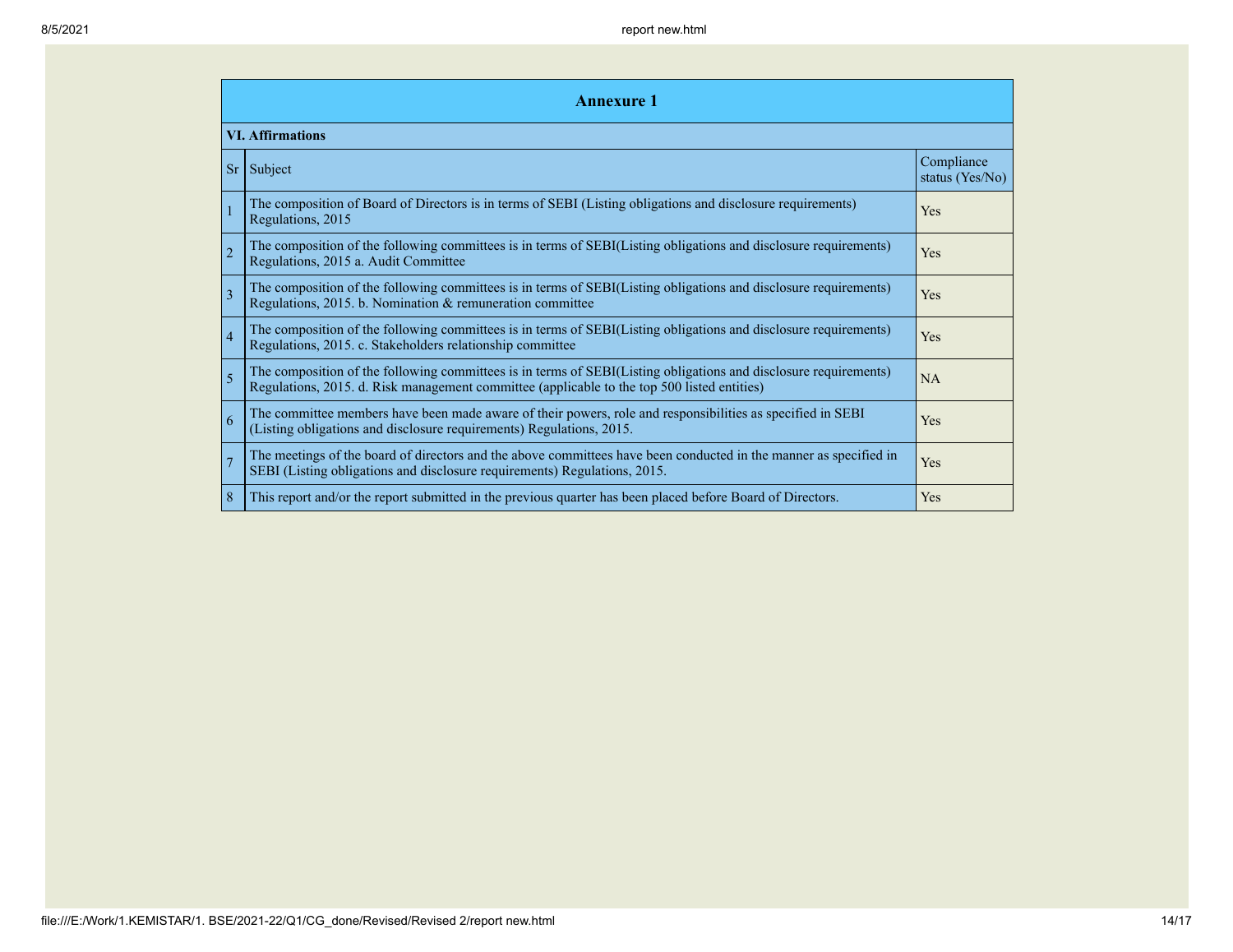| <b>Annexure 1</b> |                   |                          |  |  |
|-------------------|-------------------|--------------------------|--|--|
| <b>Sr</b>         | Subject           | Compliance status        |  |  |
|                   | Name of signatory | Ketankumar Patel         |  |  |
| $\overline{2}$    | Designation       | <b>Managing Director</b> |  |  |